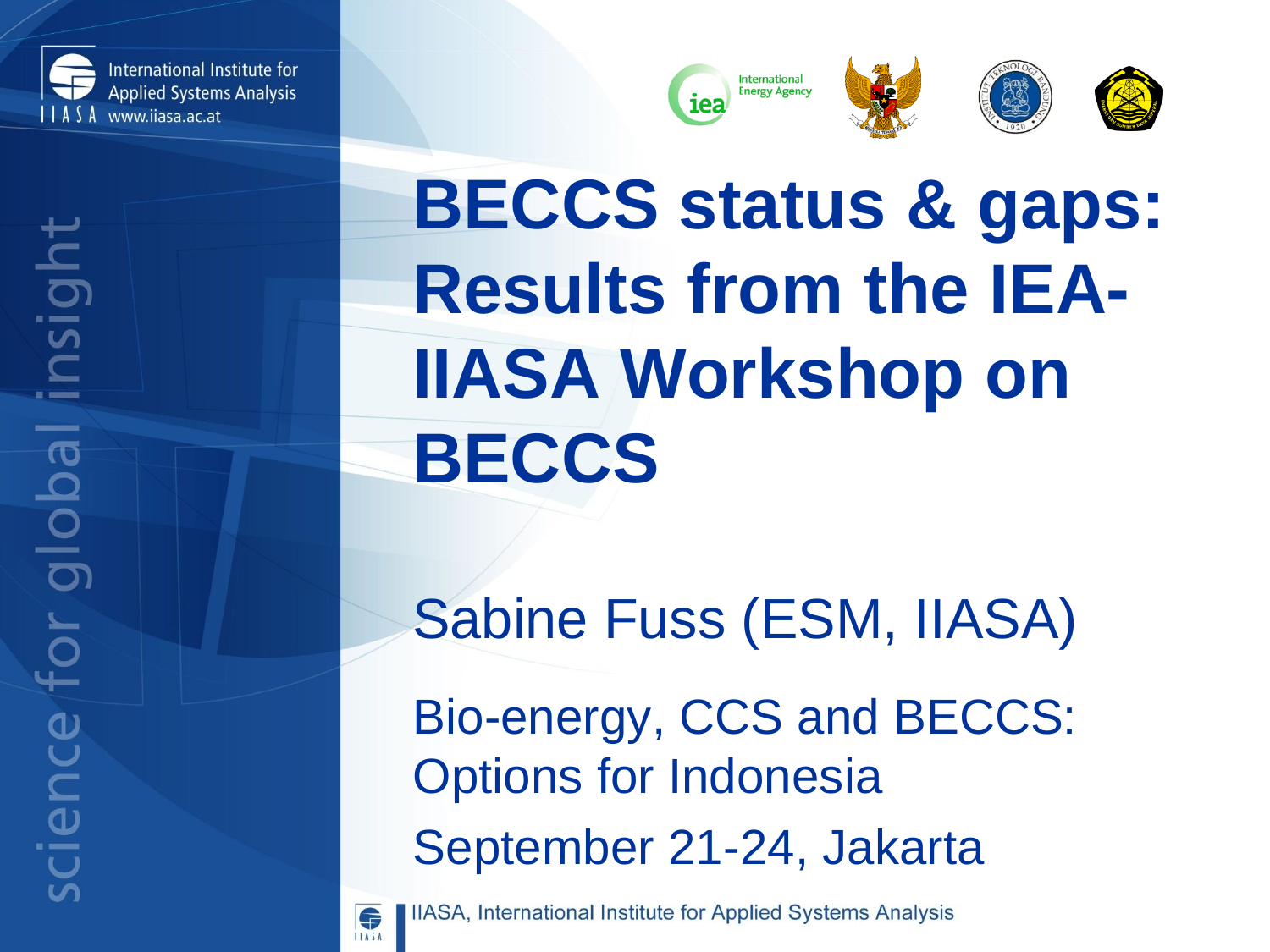### 2011 workshop objectives

- 1. Review status quo of BECCS knowledge and identify gaps
- 2. Discuss policy context, possible incentive schemes and situation in case countries
- 3. Prioritize future research agendas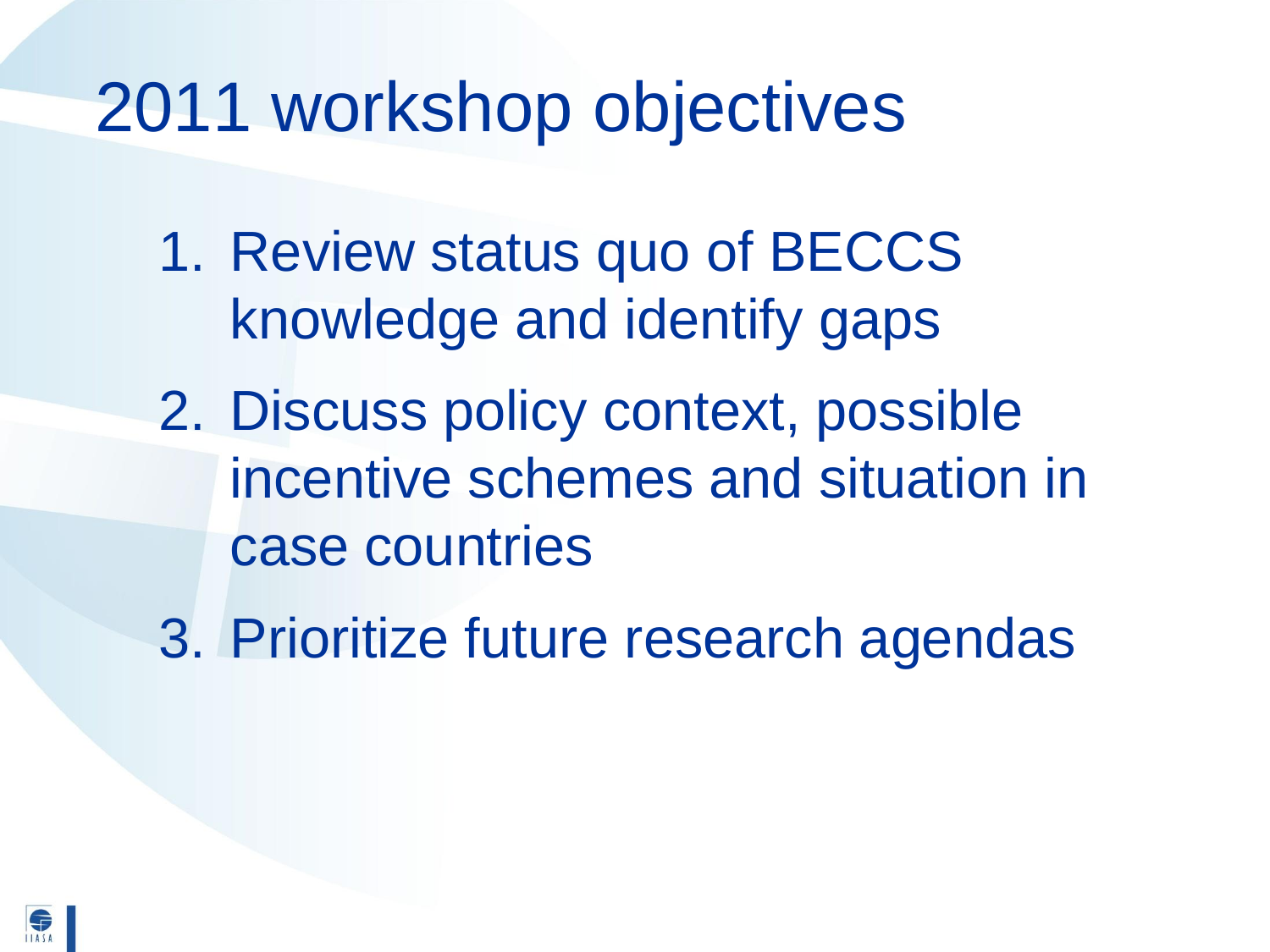## Status quo BECCS research

- BECCS as a component of a wider mitigation 1000 strategy and different technical aspects, but huge uncertainties remain.
- Some work on policy context, energy scenarios (e.g. IEA).
- No comprehensive assessment of potentials

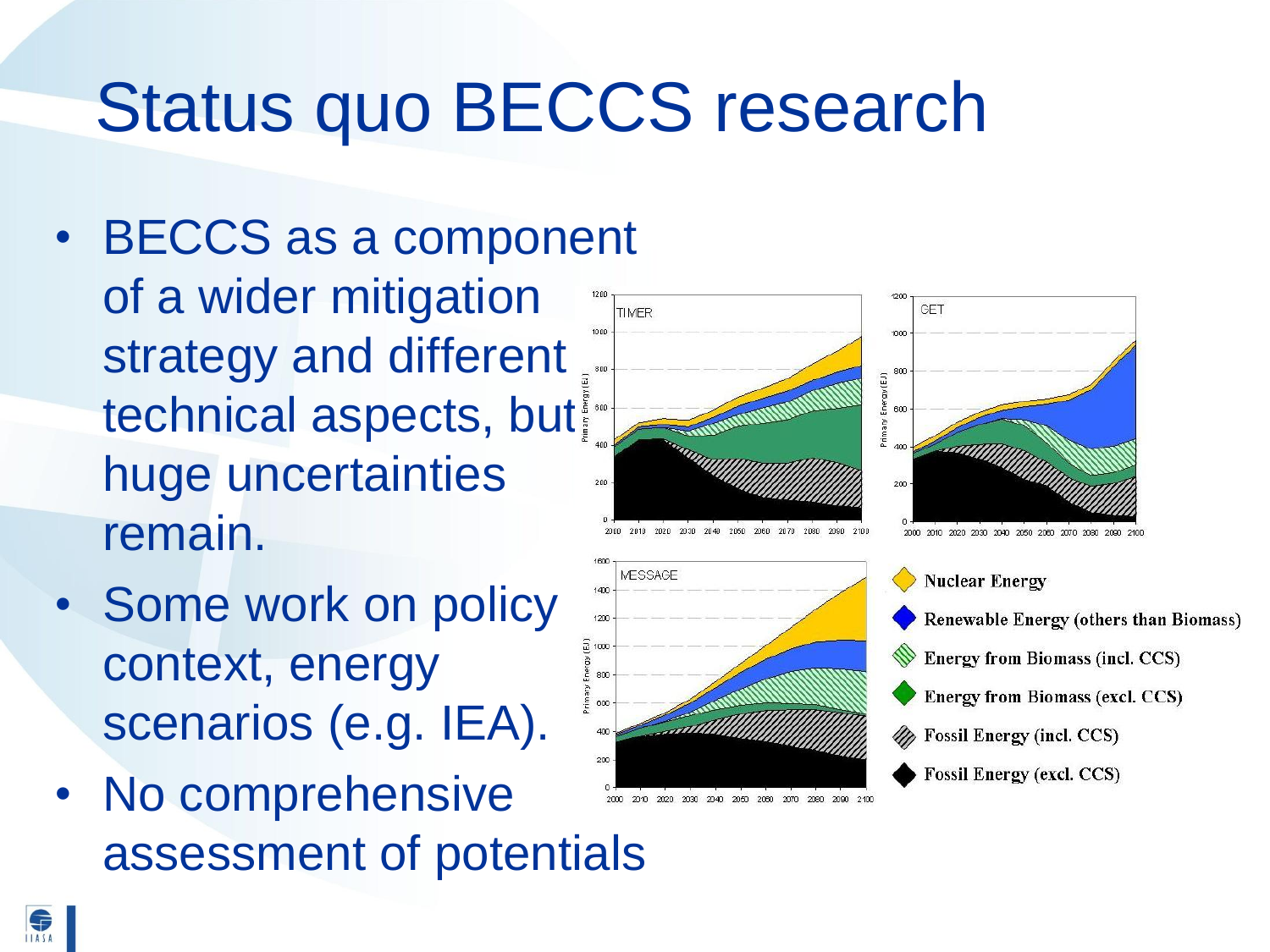- 1. Biomass availability (local, regional, global)
- 2. Uncertainty about future biomass potentials
	- How much biomass can be sustainably used for bioenergy production?
	- Competition for land? Other policies?
	- How will biomass potentials look like under climate change (temperature, precipitation, etc)?

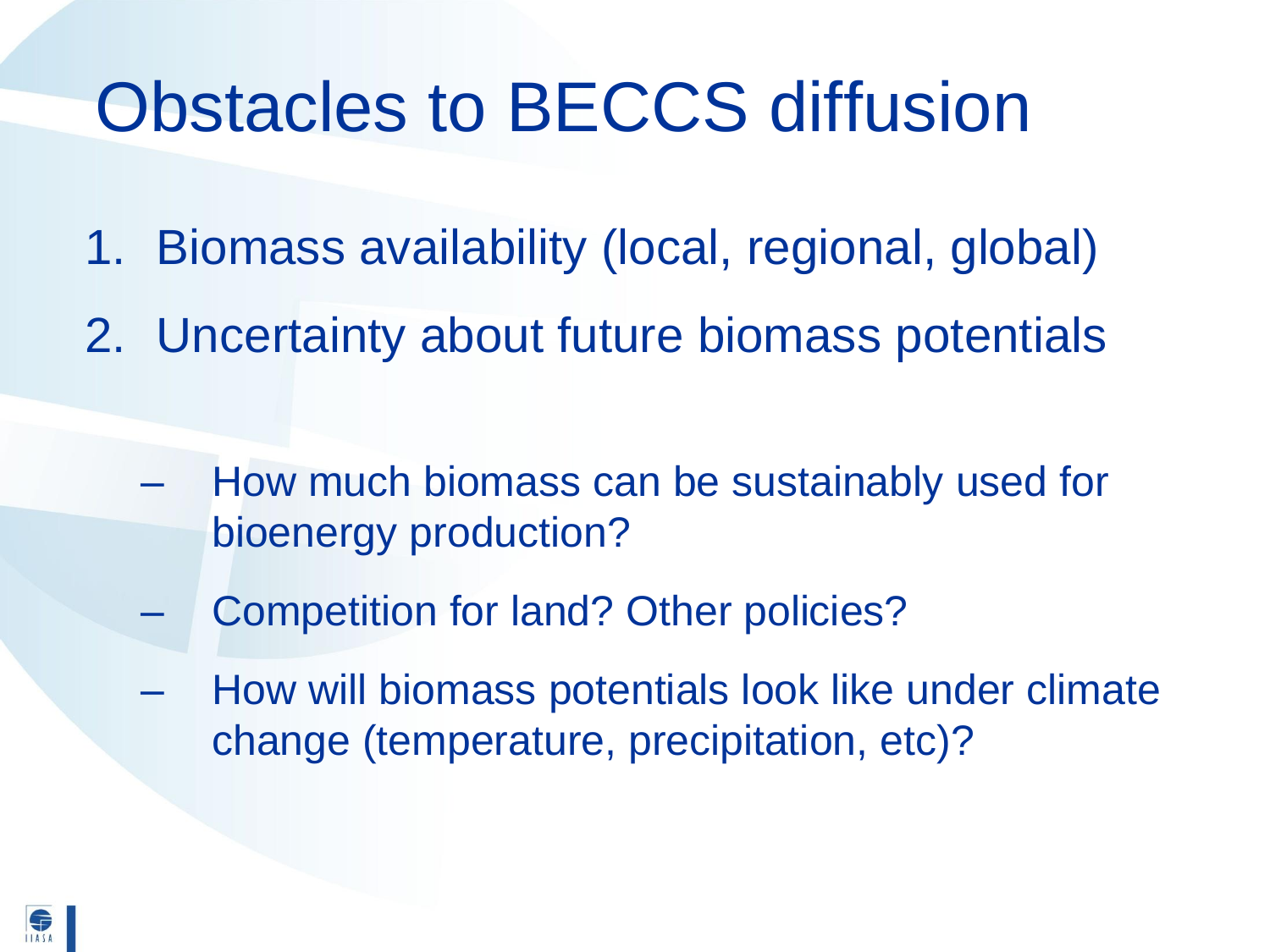- 3. CCS costs
- 4. Uncertain availability of secure storage capacity



World Storage Potential: IEA CCS Roadmap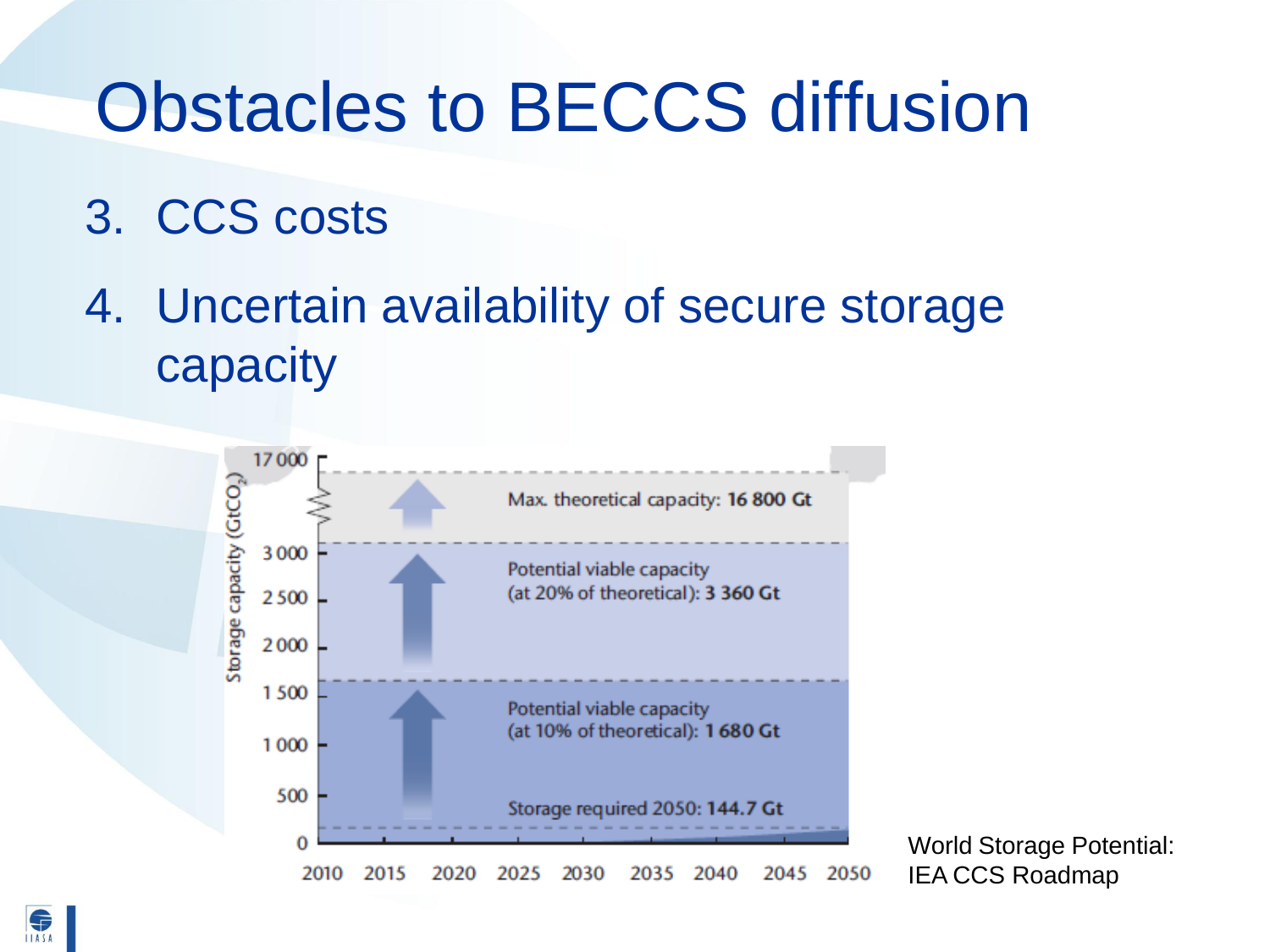5. Accountancy issues & GHG calculations

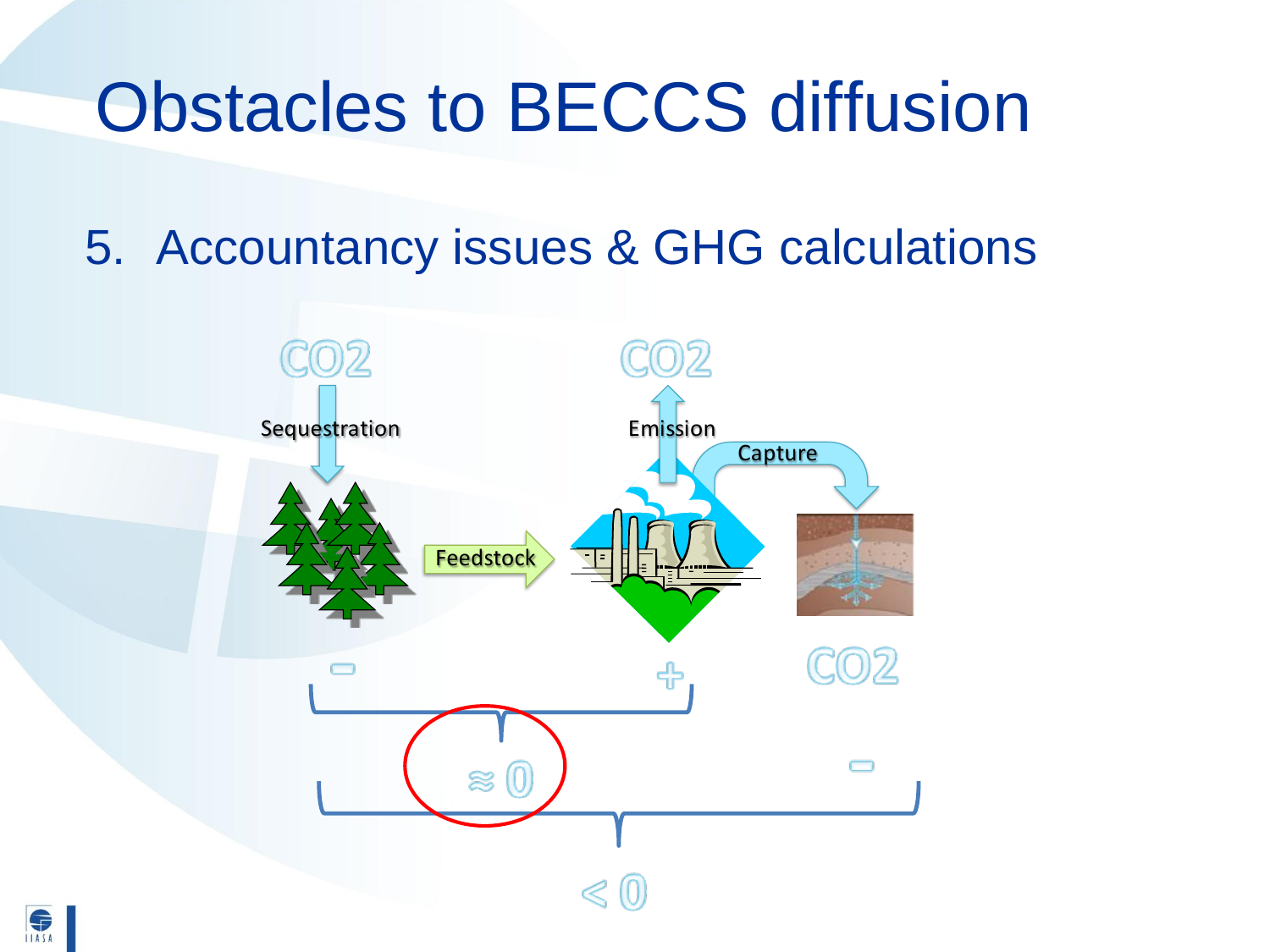- 6. Lack of awareness
- 7. Public acceptance

- Not in my backyard effect (NL, Switzerland) – BECCS vs. fossil CCS
- Impact of uncertainty

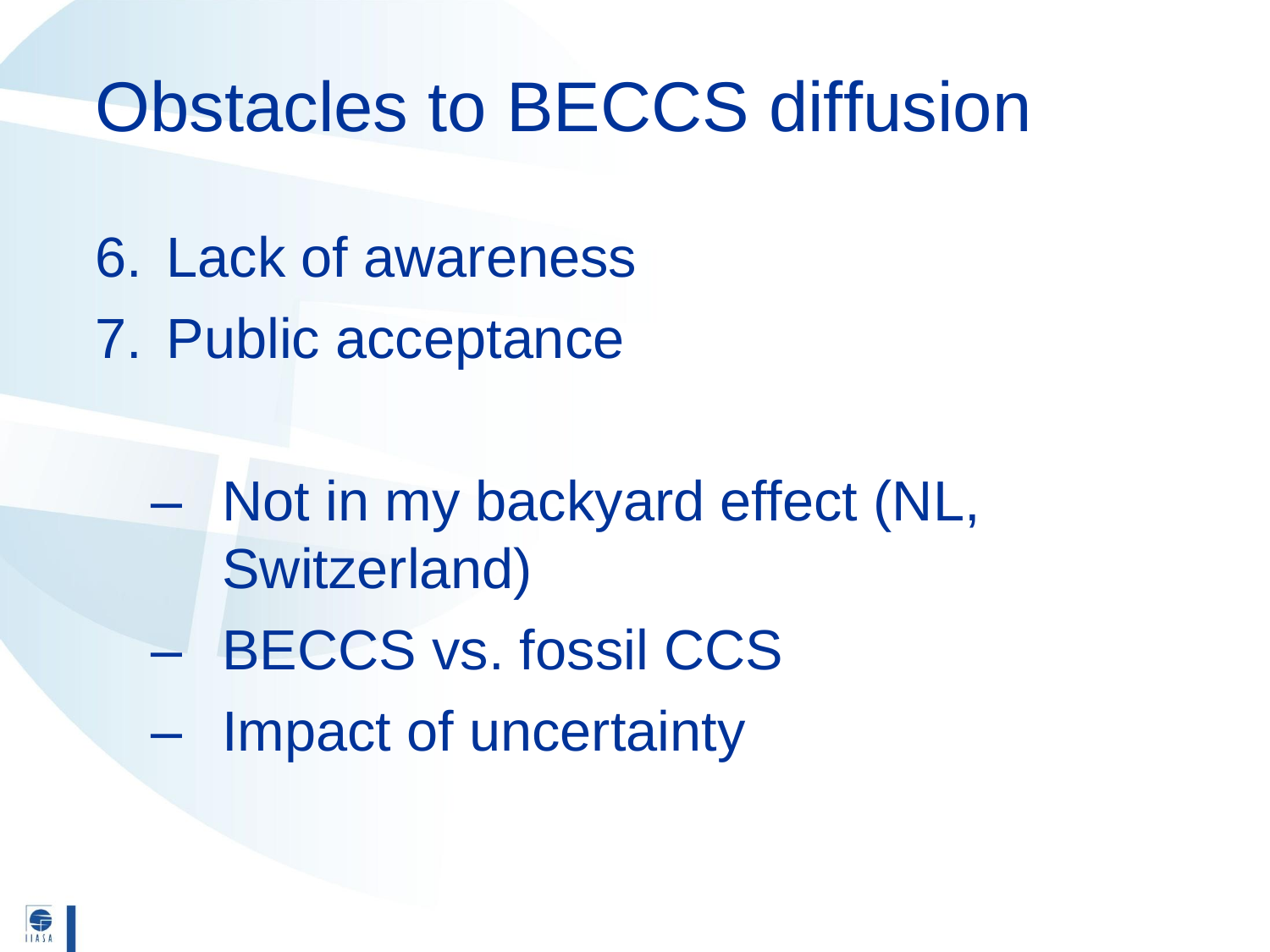| <b>Expert recommendations for policy</b>                                                                                                                                               |                                                                                       |  |
|----------------------------------------------------------------------------------------------------------------------------------------------------------------------------------------|---------------------------------------------------------------------------------------|--|
| Create price advantage for non-food competing<br>biomass                                                                                                                               | Explore international funding mechanisms                                              |  |
| - Decrease fossil fuel subsidies while<br>supporting subsidies for sustainable bioenergy<br>production on marginal land<br>- Reducing barriers to a global biomass market              | - CDM, NAMAs, REDD?                                                                   |  |
| Support for demonstration projects                                                                                                                                                     | Accountancy issues: standardize international<br>greenhouse gas accounting mechanisms |  |
| - Subsidies and other incentive mechanisms<br>- Stimulate capacity building, Governmental<br>facilitating demos (bureaucratical hurdles, tax<br>incentives, etc.)<br>- Risk guarantees |                                                                                       |  |
| Full-scale commercial projects                                                                                                                                                         | Bridging the science-policy gap                                                       |  |
| - Promote carbon market<br>- Portfolio standards and clarifying (% BECCS)<br>- Enhance international cooperation                                                                       | - Stakeholder engagement                                                              |  |
| Sustainability reporting should be mandatory                                                                                                                                           | Storage capacity: IEA harmonization of<br>assessment requirements and methodologies   |  |

S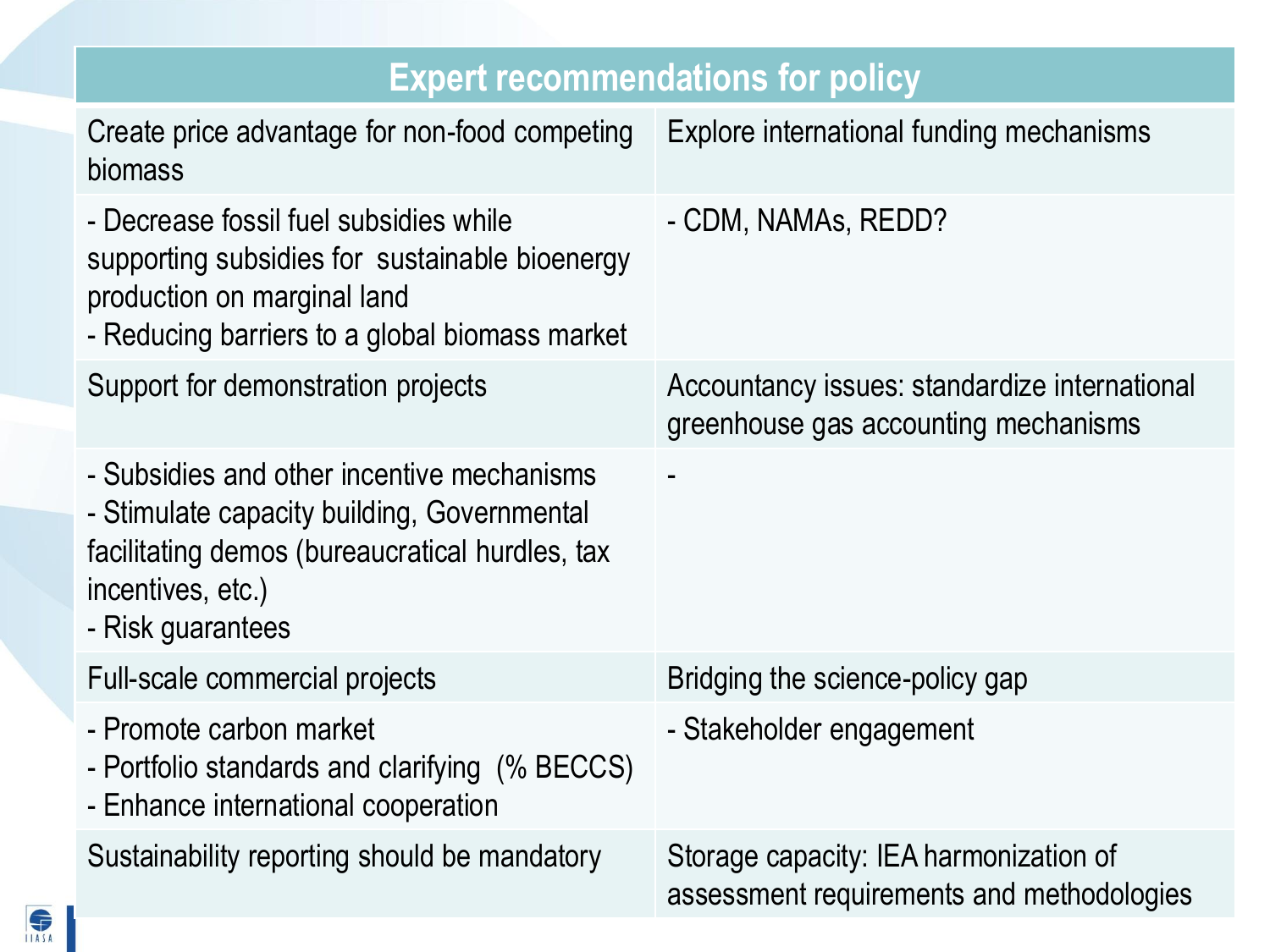# Open BECCS issues: outcomes of the expert debate

- **Overshooting**
- Climate science assumptions

#### • Timing issues

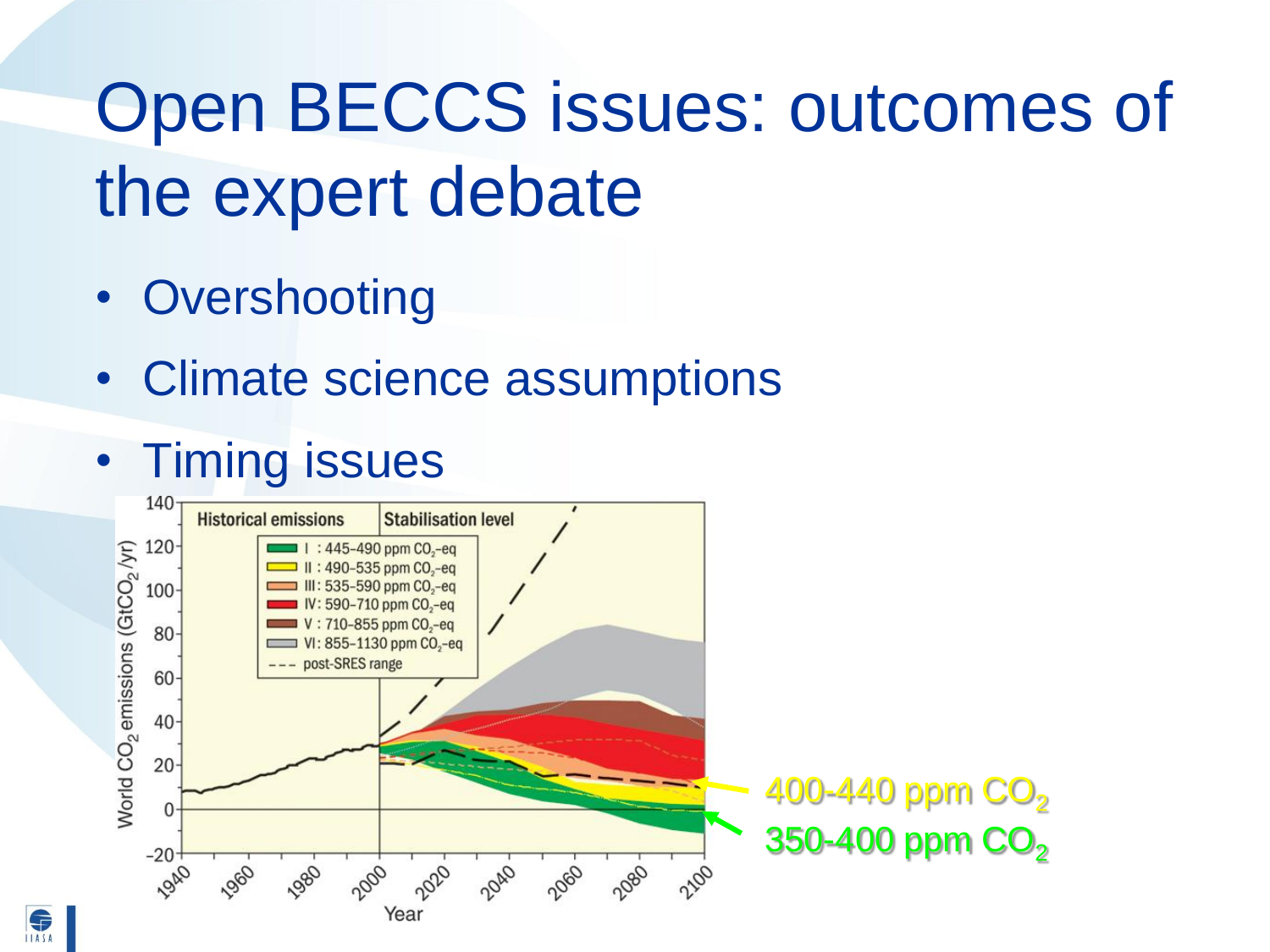## Open BECCS issues cont'd

- Lifecycle emission
- Incentive mechanisms
- Funding and costs
- Impact on health, the environment & public acceptance
- The role of BECCS in different technology contexts: a portfolio view
- **Economic** considerations (EOR? Abatement alternatives?)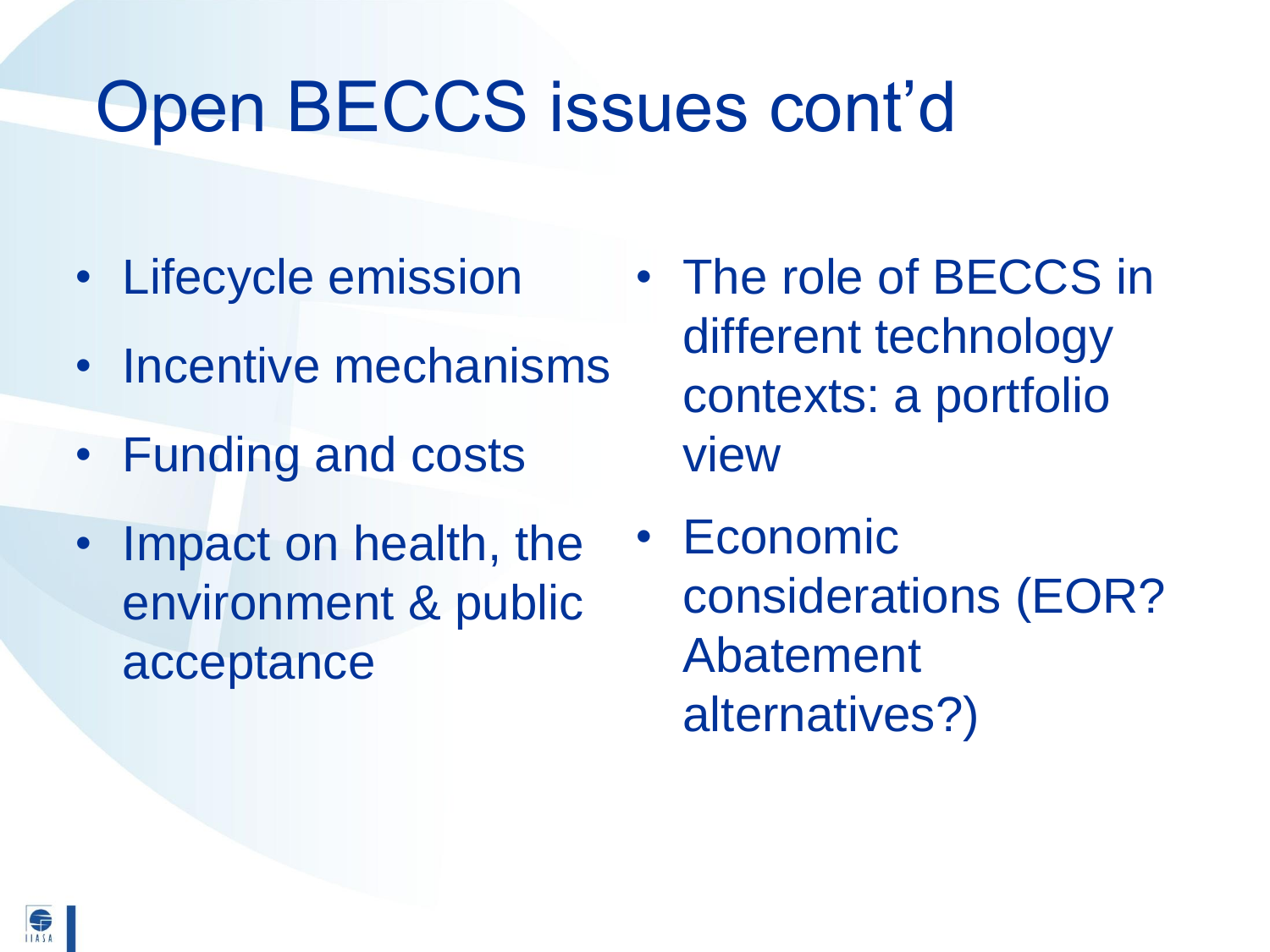## Modeling approach to BECCS

- Caveat: BECCS might be an attractive option to reach low ppm levels, BUT uncertainties and system effects are largely disregarded so far.
- Important factors: economies of scale, technological learning, discount rates
- Integrated analysis to capture system and knock-on effects for bioenergy potentials.
- Systems view also at higher level: interplay with other technologies needs to be addressed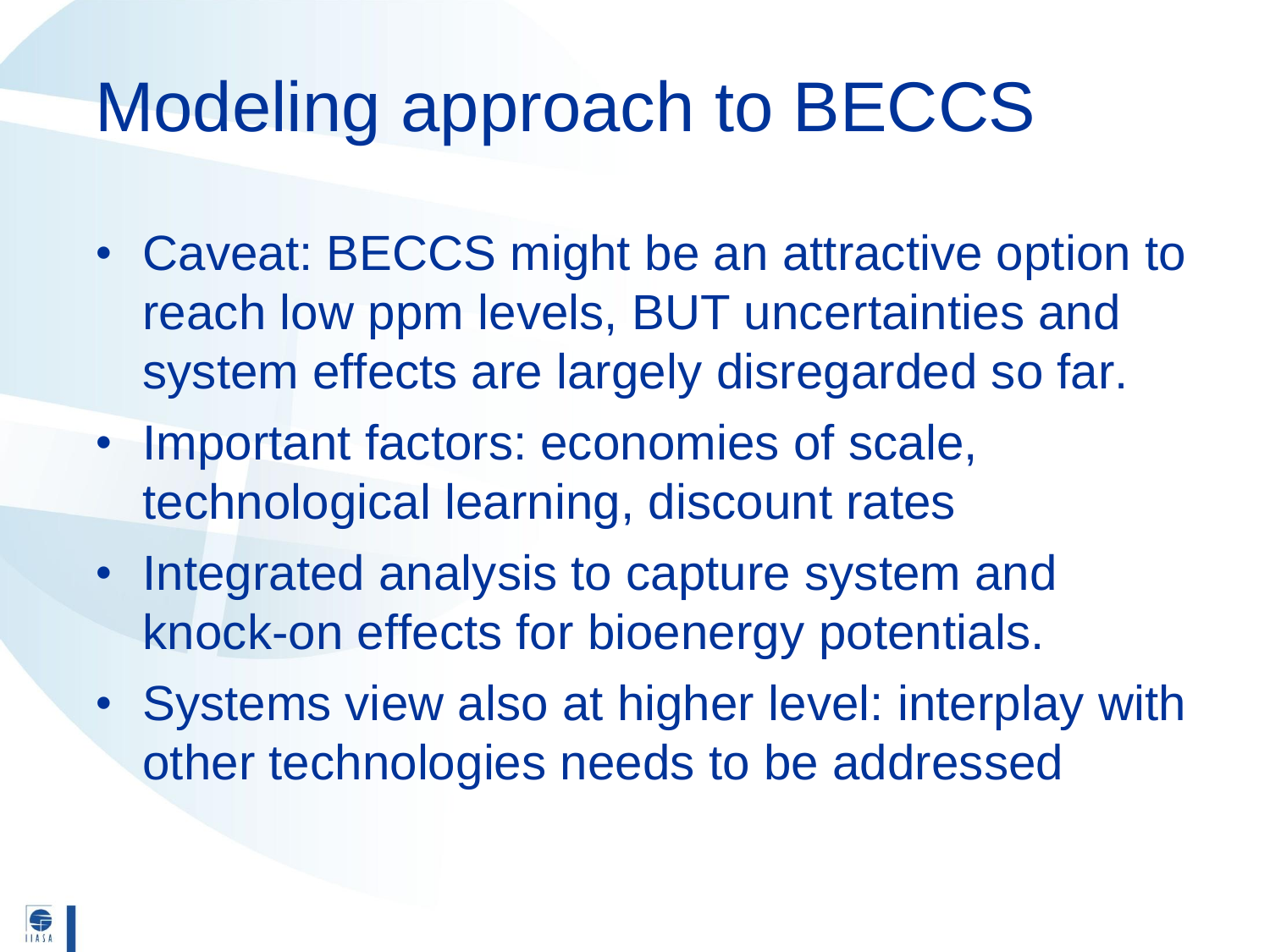### Identified research priorities

- Bioenergy from biomass production + CO2 capture
- Environmental aspects (sustainability, land use change)
- Logistics of production (geography, transport, storage, etc)

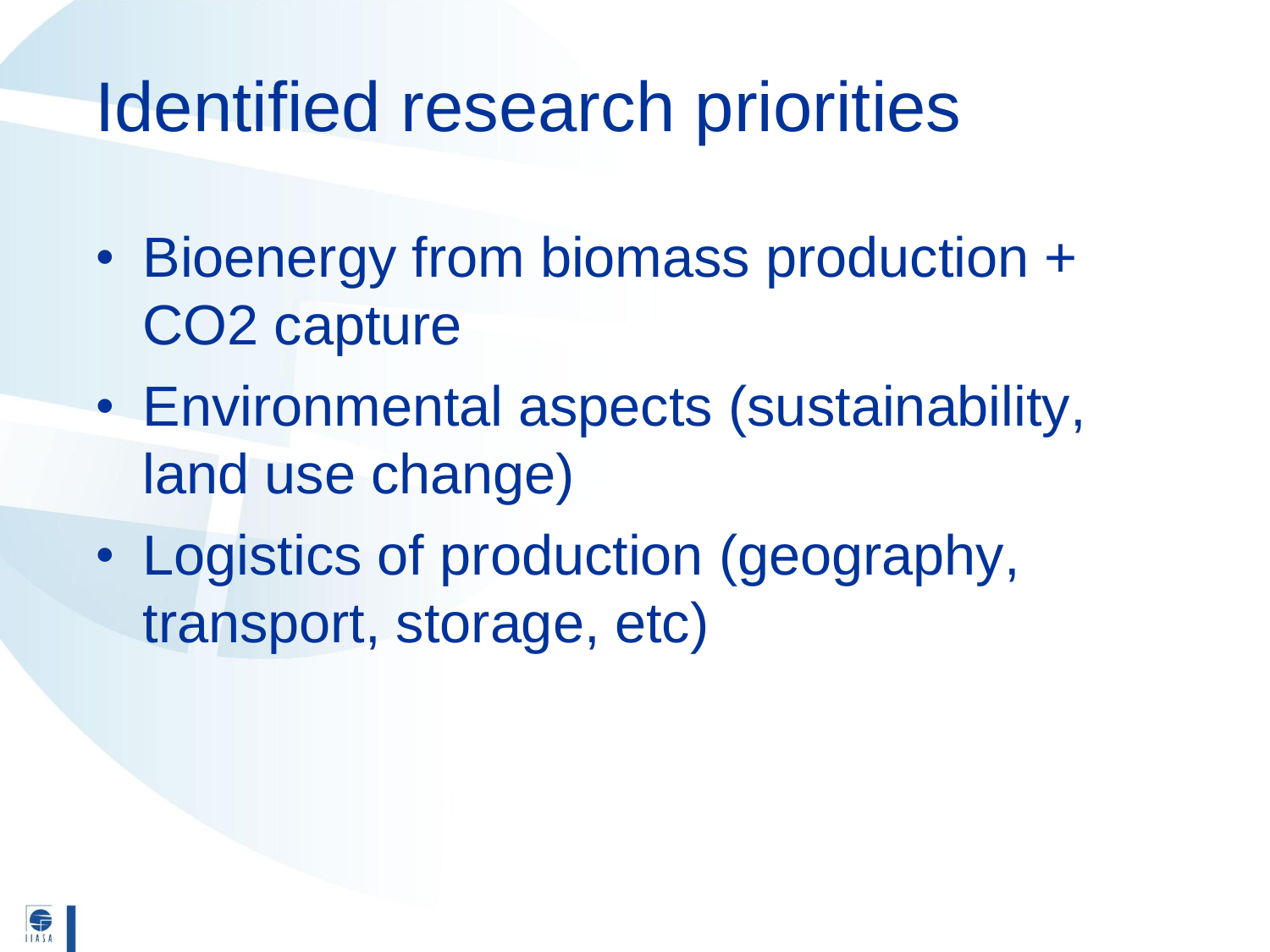## Regional focus: follow-up workshops

- Sweden (neighbors with storage potential, sustainable forest management)
- USA (EOR, geol. storage potential)
- Brazil (biomass, biofuels)
- Canada (EOR, EMP)
- China (biofuel demand, CCS)
- **Indonesia** (biomass, policy, bioenergy, offshore storage)

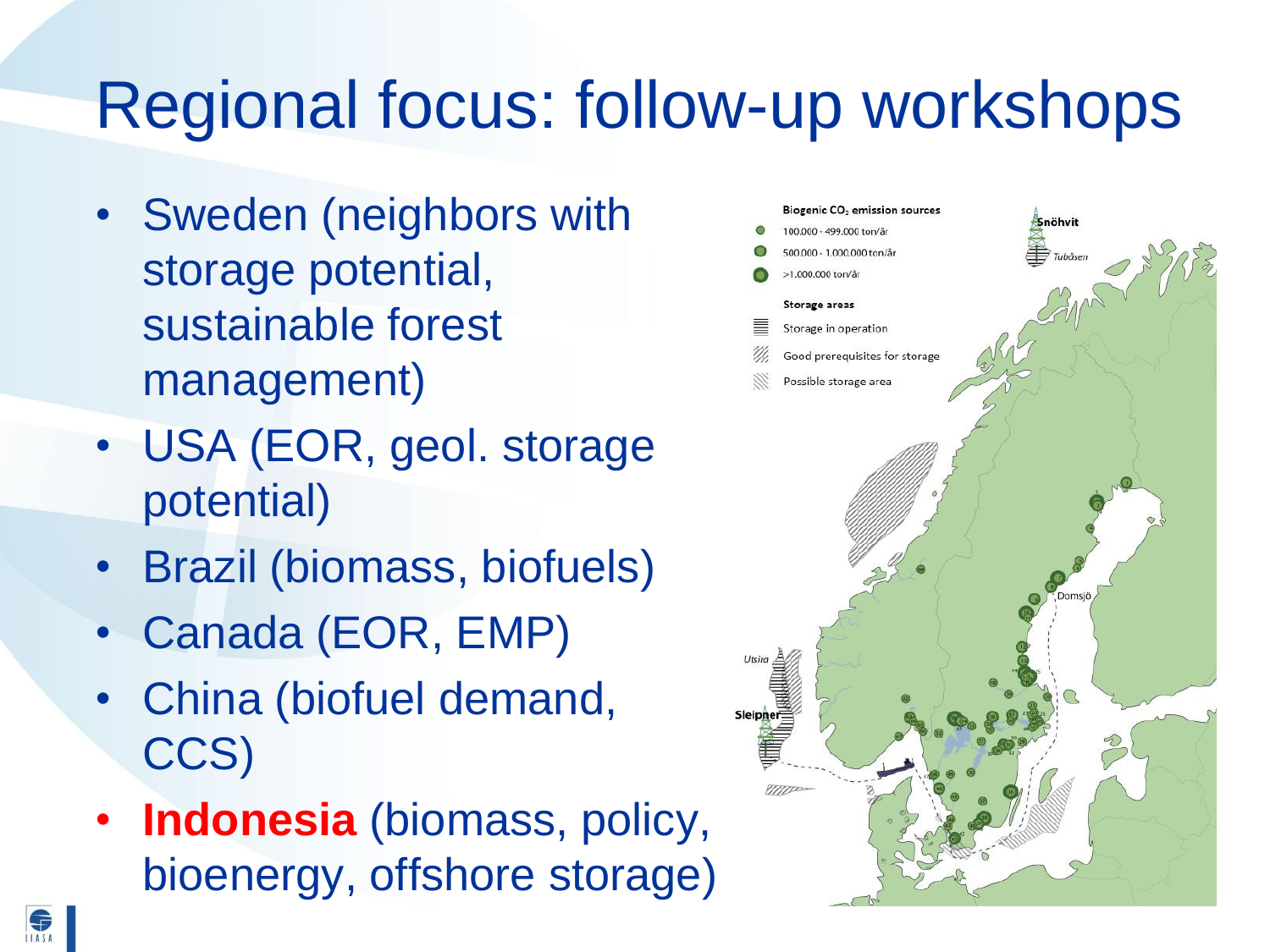## Identified research priorities

| 1. Bioenergy from biomass production + CO2 capture                                                                                                                     |                                                                                      |  |
|------------------------------------------------------------------------------------------------------------------------------------------------------------------------|--------------------------------------------------------------------------------------|--|
| <b>Research needs</b>                                                                                                                                                  | <b>Key questions</b>                                                                 |  |
| A. biomass with CO2 capture affects the<br>efficiency of power plants? Is there an<br>additional energy penalty? Incremental<br>penetration of biomass displacing coal | Traditional coal technology vs. gasification<br>(pre combustion)                     |  |
| B. Given the different conversion<br>technologies how can we proceed to<br>implement BECCS (gasification, co-firing,<br>fermentation)?                                 | What are the technological and economic<br>aspects of each technology?               |  |
| C. Demonstration pilot projects                                                                                                                                        | Small scale biomass based projects vs.<br>collection of various large scale projects |  |
| D. Effect of flue gas composition in the CC<br>unit                                                                                                                    |                                                                                      |  |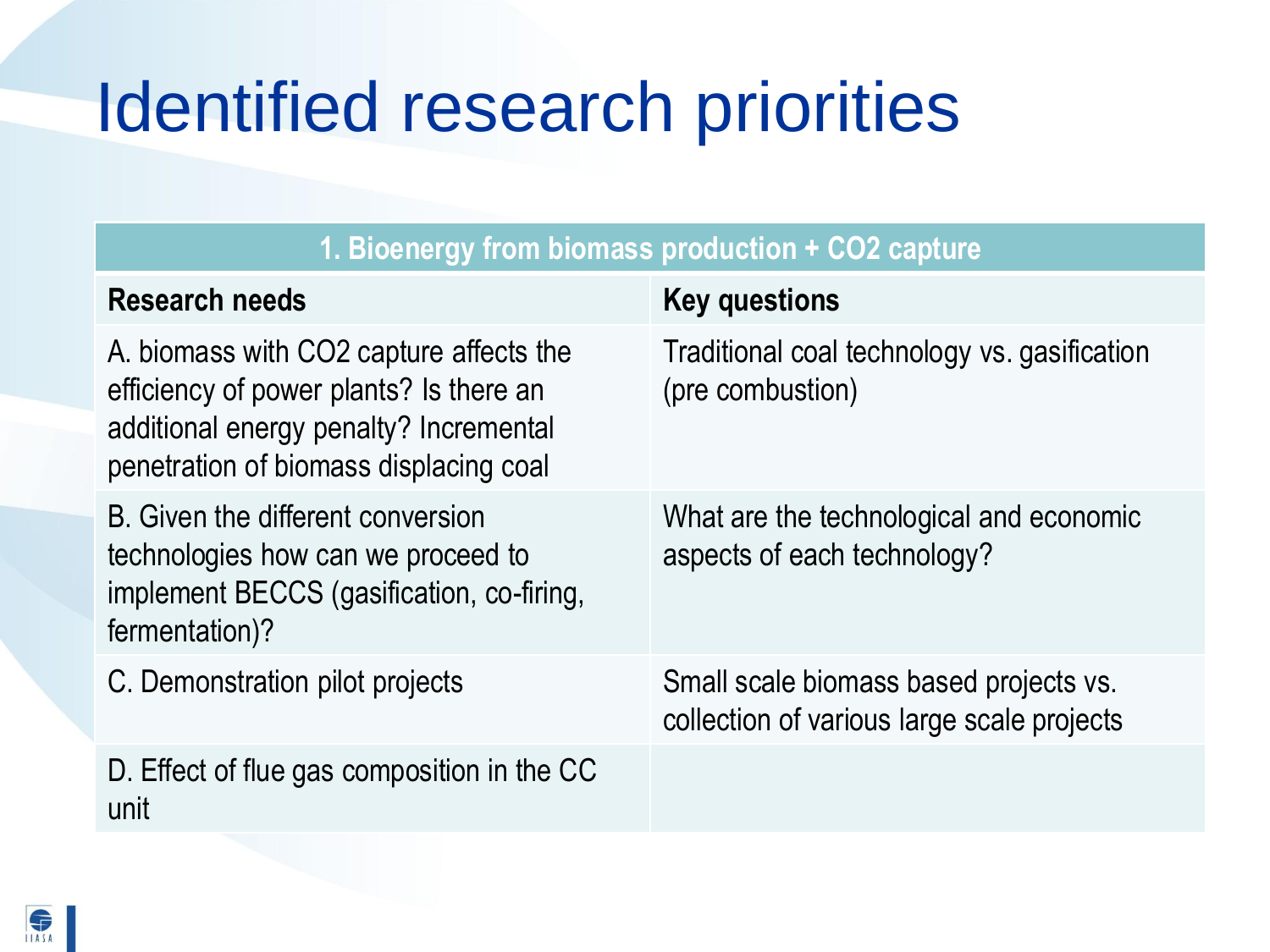# Research priorities cont'd

| 2. Environmental aspects (sustainability land use change)                                                                                                                        |                                                                                                                                                                      |  |
|----------------------------------------------------------------------------------------------------------------------------------------------------------------------------------|----------------------------------------------------------------------------------------------------------------------------------------------------------------------|--|
| <b>Research needs</b>                                                                                                                                                            | <b>Key questions</b>                                                                                                                                                 |  |
| E. The Whole Picture $- A 360$ Degree View<br>including Life cycle assessments (LCA).<br>Necessity of including BECCS in LCAs and<br><b>LCCs From a BECCS specific Framework</b> | Which biomass feedstock in combination with<br>CCS is qualified when we apply certain<br>sustainability criteria?                                                    |  |
| F. Consideration of environmental<br>externalities and aspects                                                                                                                   | What are the impacts on water consumption?<br>Residues, ashes, closing cycles?<br>Other air pollutants                                                               |  |
| G. Depending on the technology route some<br>impacts are amplified, we need diverse pilot<br>projects to understand the outcomes.                                                | What is the difference in terms of public<br>perception between BECCS and CCS?<br>Include multiple perspectives of<br>stakeholders; different sorts of organizations |  |